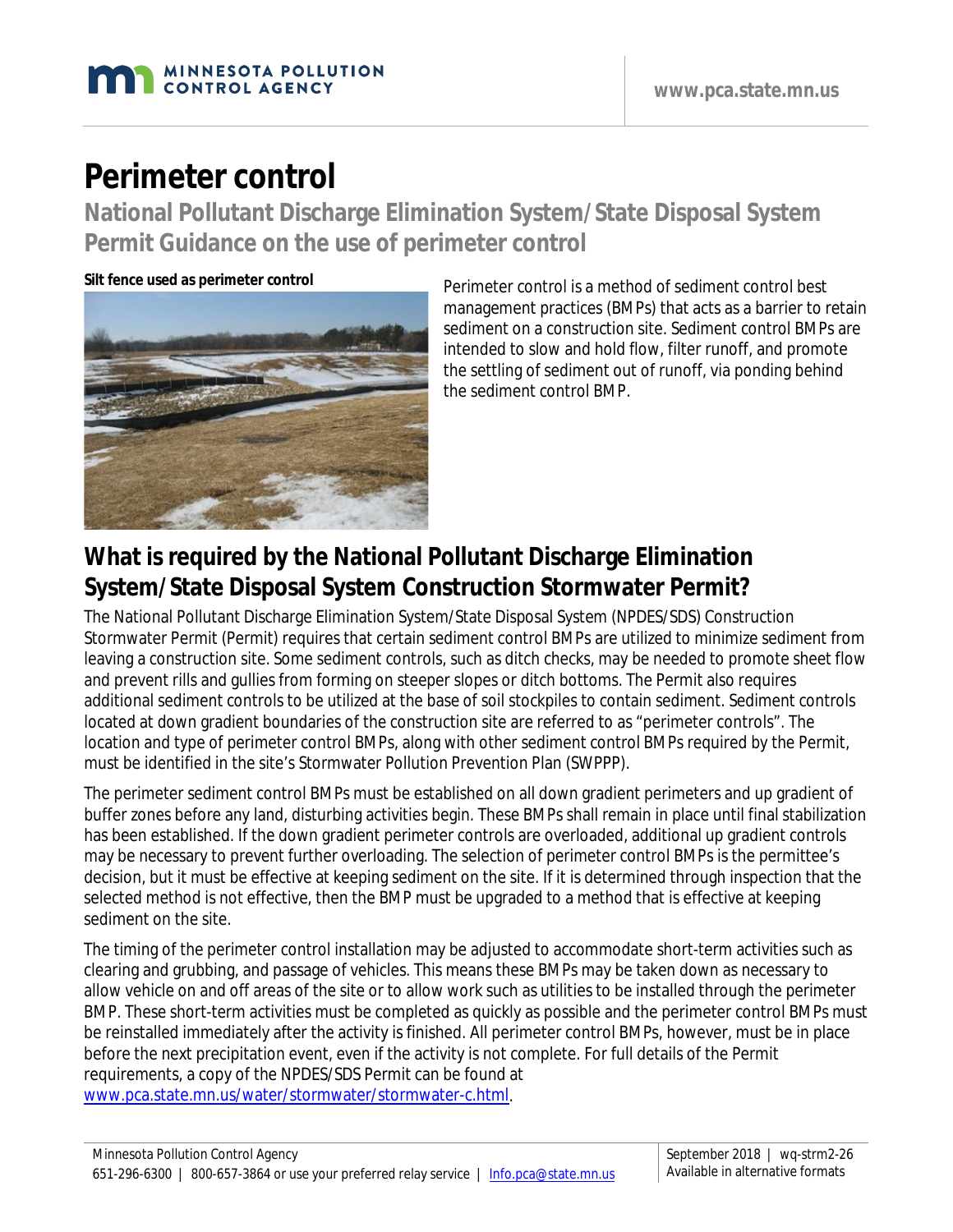### **Types of perimeter sediment control**

Silt fence is a commonly known method of perimeter control. However, other types of perimeter controls exist that can be equally or even more effective depending on the construction site circumstances. The following sediment control BMPs are commonly used as perimeter control on construction sites of all sizes:

- Ditch checks
- Rock logs
- Compost berms, logs, and rolls
- Biorolls
- Sand bags
- Vegetated or stabilized soil berms
- Geotextile wrapped jersey barriers
- Existing vegetation
- Silt fence
	- Super duty J.
	- Heavy duty
	- Preassembled

#### **Planning perimeter sediment control**

Perimeter controls should be planned as a system, taking the entire site into consideration and installed prior to any land disturbing activity, and only need to be installed in locations down gradient of the construction. The design of a site's perimeter control system should anticipate ponding that will occur up gradient of the controls and provide sufficient storage and deposition areas and stabilized outlets to prevent flows from over topping the controls. The SWPPP must account for the following factors in designing the temporary erosion prevention and sediment control BMPs including perimeter controls:

- 1. The expected amount, frequency, intensity, and duration of precipitation.
- 2. The nature of stormwater runoff and run-on at the site, including factors such as expected flow from impervious surfaces, slopes, and site drainage features.
- 3. If any stormwater flow will be channelized at the site, the Permitte(s) must design BMPs to control both peak flow rates and total stormwater volume to minimize erosion at outlets and to minimize downstream channel and stream bank erosion.
- 4. The range of soil particle sizes expected to be present on the site.

Flows should be strategically directed to specified deposition areas through appropriate positioning of the perimeter controls and site grading. Sometimes additional perimeter controls need to be added or moved to different locations on a project as conditions change. For example, perimeter control is installed above street curbs once the curb and gutter system is installed to keep sediment out of the water conveyance. Some perimeter controls can be relocated as needed, such as biorolls, rock logs, sand bags, and triangular silt dikes. Keeping a vegetated buffer between disturbed areas on a construction site and the down gradient perimeter control BMP can help the BMP perform better and need less maintenance.

Perimeter control BMPs serve no function along ridges or drainage divides where there is little movement of water. Perimeter controls should be installed on the contour of slopes, and the ends of the BMP should bend up slope forming a crescent shape or a "J- hook" rather than a straight line. This will prevent runoff from flowing around the ends of the controls.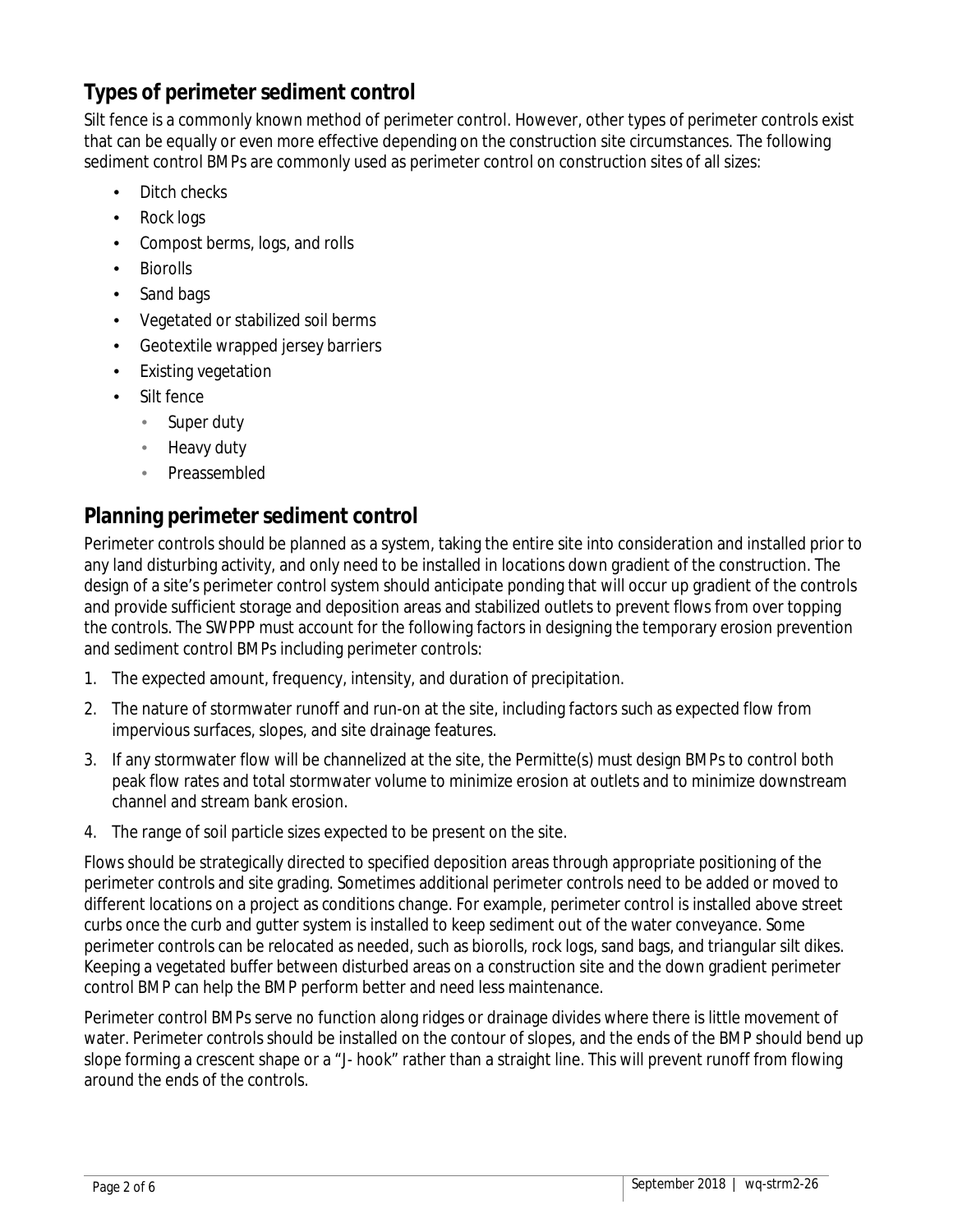**Install biorolls or other sediment controls along the contour of the slope. "J-hooked" silt fencing**





#### **Maintenance considerations**

The NPDES/SDS Permit requires that all BMPs are inspected once every seven days or within 24 hours of a rainfall event greater than 0.5 inches in 24 hours. All perimeter control devices must be repaired, replaced, or supplemented when they become nonfunctional or the sediment reaches one-half (1/2) of the height of the device. These repairs must be made by the end of the next business day after discover, or thereafter as soon as field conditions allow access.

After the contributing drainage area has been stabilized, all sediment controls and the associated sediment build up must be removed and disposed of properly. Care should be taken to dispose of sediment in a location that is not susceptible to erosion.

#### **Cold weather considerations**

It is important to consider winter conditions when planning a perimeter control system. All construction sites must remain in compliance with the NPDES/SDS Permit throughout the winter even if no construction is occurring. It is imperative that properly functioning sediment controls are in place during minor thaws and for the large spring snowmelt to prevent transport of sediment to area surface waters. For this reason, the BMPs must be installed and functional prior to winter freeze up. The BMPs must be inspected and maintained immediately following intermittent snowmelt or rainfall that occurs in winter months. If construction resumes during the winter, then the weekly inspection schedule must also resume.

The best way to ensure proper functioning of perimeter controls throughout the winter is to have all sediment controls installed prior to the first freeze. Stakes needed for some sediment control BMPs will be difficult, if not impossible to install into frozen ground. The site's SWPPP should clearly outline the strategy to prepare the site for the winter months.

If construction is going to continue during the winter and new areas will be, disturbed that requires new sediment controls; materials such as compost berms, logs and rolls, fiber rolls, rock bags and rock filters can be installed over the snow cover. These installations will need extra care and frequent inspections to assure continued effectiveness.

**Regular maintenance is needed to ensure that a site's perimeter control is functioning properly.**

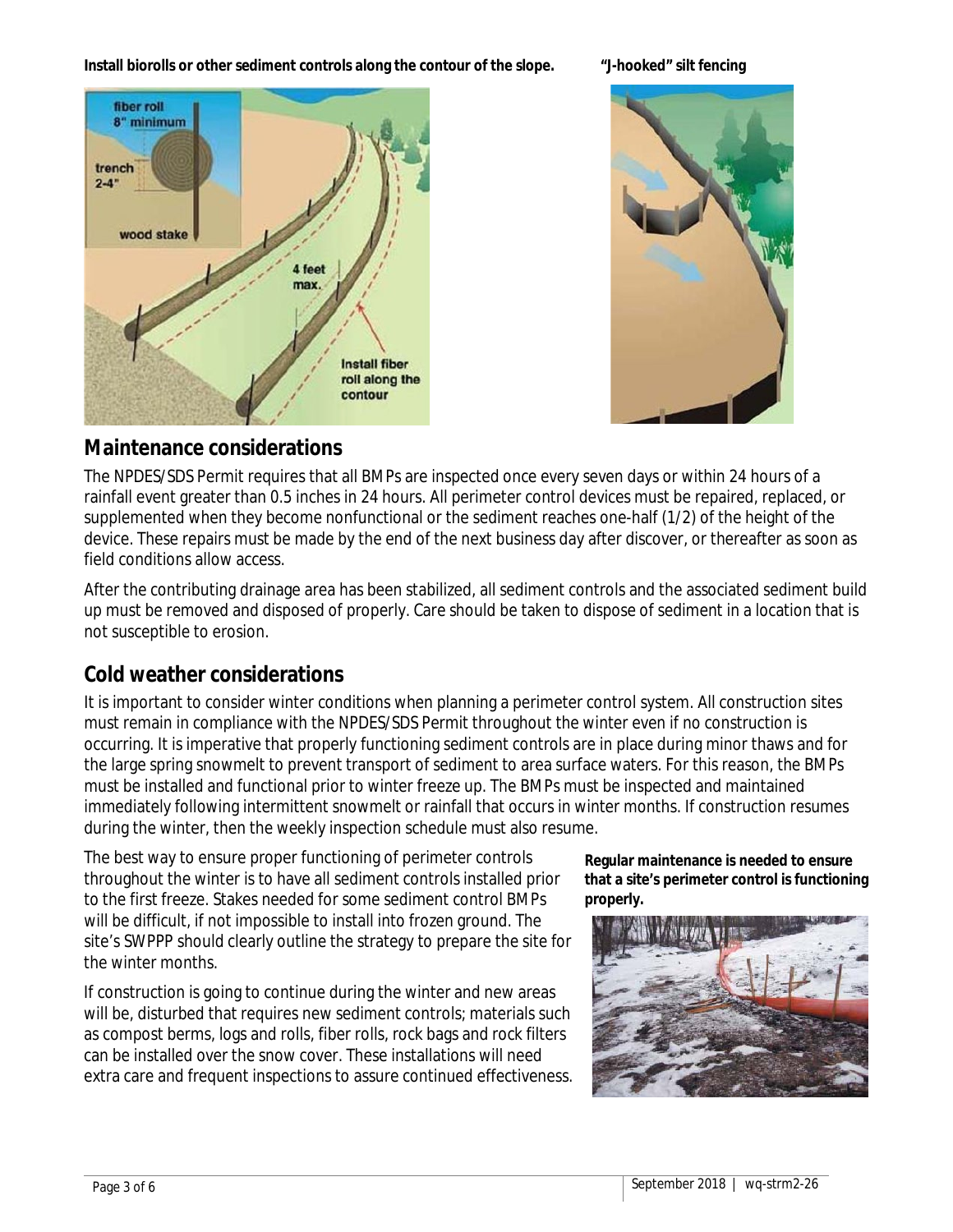#### **Use of down gradient perimeter sediment control for work in or near open water**

It is critical to ensure down gradient perimeter controls are utilized during work on stream banks and lakeshores to keep sediment from washing into open water. Sediment discharges resulting from this type of construction can result in enforceable water quality violations.

Sites that include work in public waters permits from the Department of Natural Resources (DNR) that also have coverage under the Minnesota Pollution Control Agency's (MPCA) general construction stormwater permit are required to comply with the conditions in both permits, including the use of down gradient perimeter controls to minimize sediment discharges.

More specialized types of sediment control BMPs may be needed to protect surface waters during construction that extends below the water surface. Whenever possible, work below the Ordinary High Water table should be done in a manner that keeps water out of the work area, or separated from flowing water. For example, coffer dams made of sheet pilings or other materials to isolate the work from the water or water diversions to divert water around the work area may be the best choices during bridge construction or any work that encroaches into open water.

**Coffer dams made of sheet metal to isolate the work area from the surface water.**



**Protection of wildlife**

Biorolls, rock logs, sand bags, triangular silt dikes, geotextile wrapped jersey barriers or stabilized soil berms that can easily be relocated may be best during stream bank restoration work. The perimeter control method may need to change as work changes at the site. Therefore, multiple perimeter control methods may be employed at one site at different times or at the same time.

If the work is conducted on, an MPCA designated special water, such as a trout stream or scenic and recreational river segment, redundant BMPs must be employed when an existing 100-foot buffer is encroached. In this case, more than one method of perimeter control is employed or a super duty perimeter control method may be required to adequately protect the surface water.

Perimeter controls have been known to trap amphibians, reptiles, and small mammals within a construction area. Of concern is the inadvertent harm to rare species. Inspectors of perimeter controls should move rare species out of harm's way if they appear trapped or are in imminent danger. If not in danger, they should be left alone. In areas of known rare species populations, silt fence may also be helpful in keeping these animals out the construction area. In all cases, it is critical that silt fencing be removed after the area has been re-vegetated. More information on Minnesota's rare species can be found on the DNR website: [http://www.dnr.state.mn.us/ets/index.html.](http://www.dnr.state.mn.us/ets/index.html)

#### **Floating curtain is not perimeter control**

Frequently, floating silt curtains are employed during work in water. However, it is important to note that floating curtains will not satisfy MPCA's NPDES/SDS Permit requirement for down gradient perimeter control. Even if a floating curtain is utilized, down gradient perimeter control must still be installed between the work and the surface water to prevent sediment from entering the surface water. A nuisance condition (as described in Minn. R. 7050.0210 sub. 2) caused by allowing sediment runoff into the water body is a water quality violation.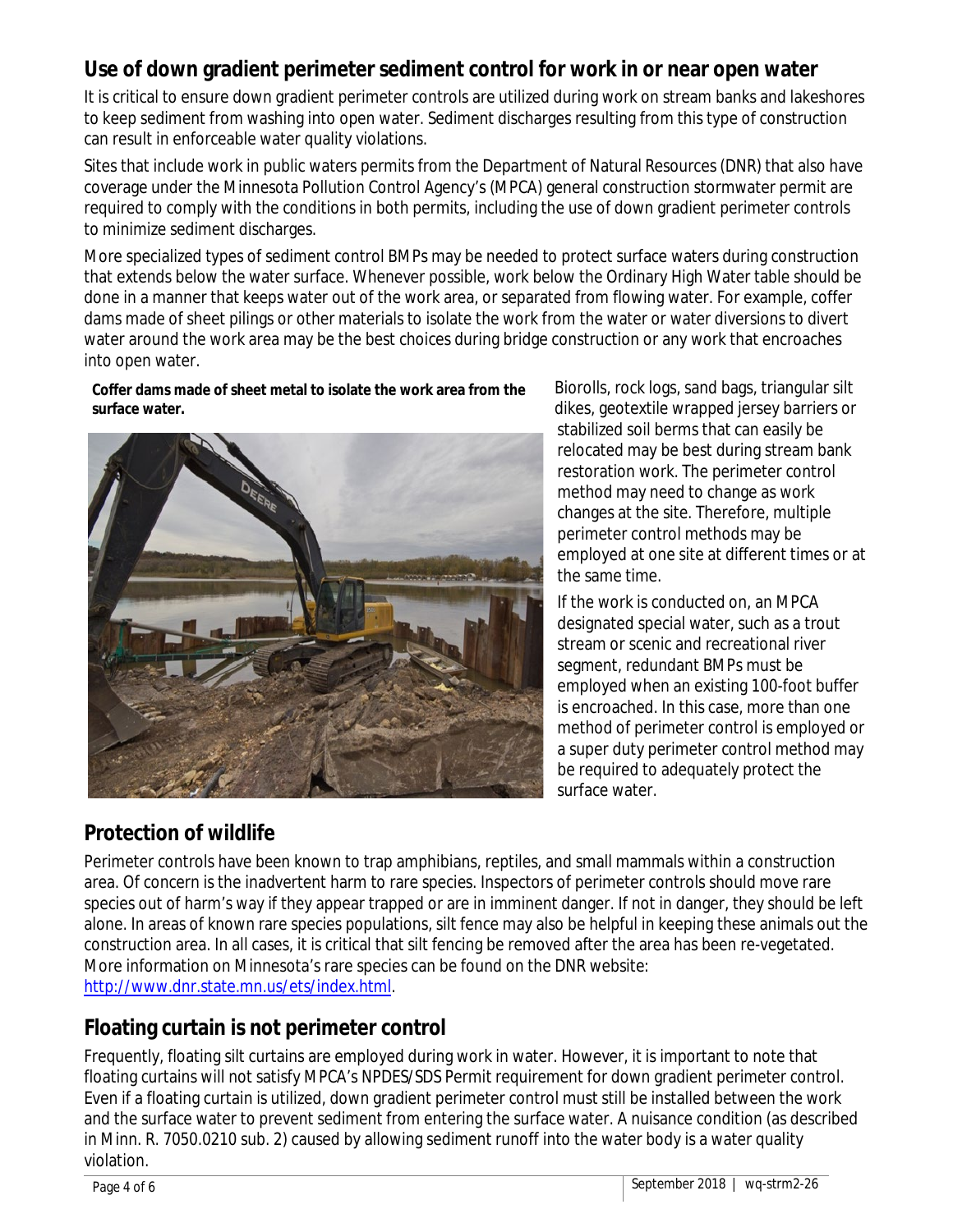**Relying on floating curtain as down gradient perimeter control will result in permit violations for failure to install sediment control and in most cases will result in water quality violations.**



Floating silt curtain is not designed to prevent sediment from entering surface water. It is designed to help contain suspended sediment within the water column until it has settled to the bottom of the water body. Therefore, floating curtain's only use may be for work that cannot be done outside the water or as a secondary containment to minimize the impact of a water quality violation and keep the damage to the water body near the shore and the sediment recoverable.

**Use floating silt curtain for work in the water as secondary containment to contain sediment close to the work area.**



#### **Proper placement of perimeter sediment controls near water**

Perimeter controls need to be installed before upgradient work begins. The perimeter control should be placed at the water's edge during work on the bank or shoreline. If possible, vegetation should be left between disturbed areas and the sediment control BMP. As work is completed on the bank and the bank is fully stabilized, the perimeter controls can be moved upward away from the water's edge above the vegetated or rip rapped areas.